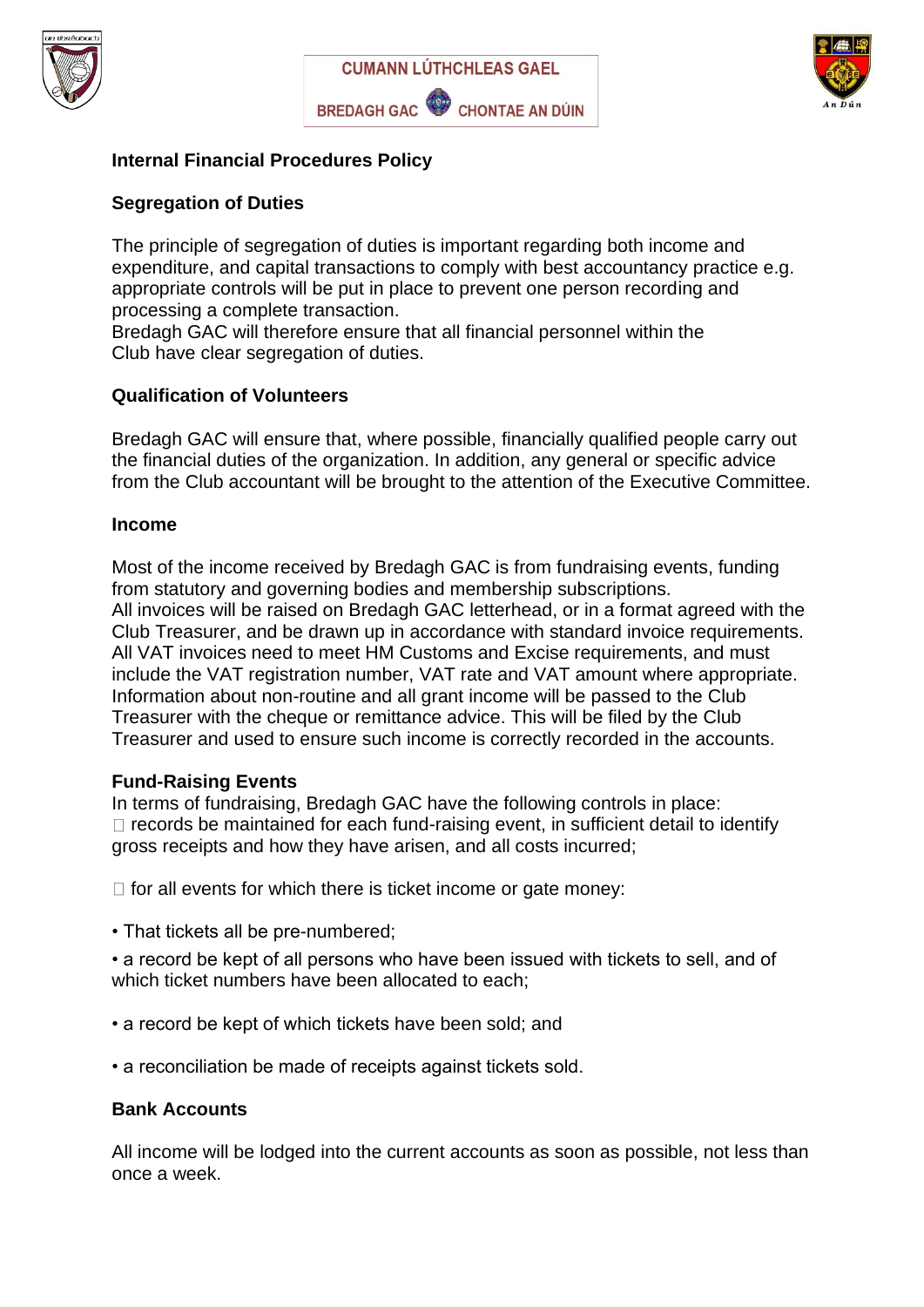





## **Banking and Custody Procedures**

Bredagh GAC will ensure that, once funds are received into the control of club, their continued security is maintained through the implementation of the following guidelines:

- Incoming receipts will be banked regularly and as soon as possible at least weekly. Frequency of banking will depend on the amount of cash received. Only a minimal amount of cash will be retained in a locked cash box.
- Cash or cheques will be placed in a safe or locked cash box if they cannot be banked on the day of receipt.
- All incoming money is banked gross no amounts will be held back for
- petty cash.
- All Bredagh GAC money will be kept separate from any individual's personal money.
- Where possible, two people will lodge the money in the bank for safety, particularly if significant sums of cash are involved.

# **Ordering Supplies and Services**

Any lease, hire purchase agreement or other contract involving expenditure will be subject to the approval of the Executive Committee. No Large contracts will not be entered into without adequate advice from a relevant professional adviser (e.g. accountant, solicitor, surveyor). While claims for small items of expenditure may be made via adequate supporting documentation. preferably receipts, must be obtained. Large items requiring cash payment must be checked by the Club Treasurer before the arrangement is confirmed.

## **Payment Authorisation and Purchase Ledger**

All invoices must be authorised for payment by the Executive Committee of Bredagh GAC, although the actual checking of details may be delegated to the Treasurer or Assistant Treasurer as appropriate. The Club Treasurer is responsible for checking invoices for accuracy in terms of figures and conformity with the order placed, that the services or goods have been received, and following up any problems. A Purchase Ledger is operated by the Treasurer. All incoming invoices are to be passed to Treasurer as soon as they arrive. Invoices will be recorded on to the Purchase Ledger within two days. They are then passed on to the Executive Committee for authorisation. Once authorised as above, suppliers will be paid within the appropriate timescale.

## **Cheque Writing and Signing**

Signatories will only be drawn from the Officers of the Club and Trustees, and any new signatory must be approved by the Trustees before the bank is notified. All cheques for £100 or over require two signatories. Cheque signatories should check that the expenditure has been authorised by the appropriate person before signing the cheque.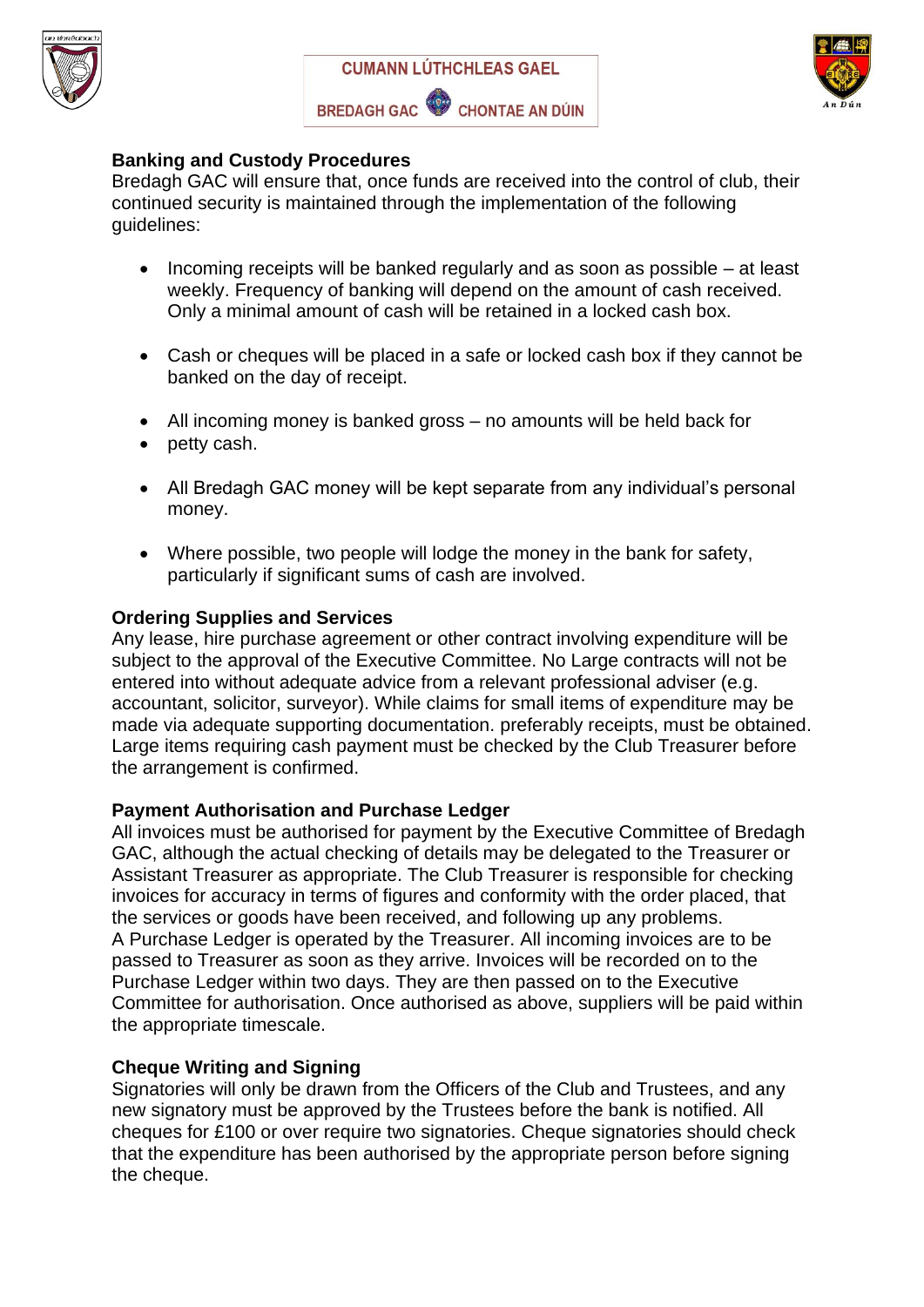





Signatories will not sign cheques which are payable to themselves, or blank cheques. Cheques should be filled in completely (with payee, amount in words and figures, and date) before cheques are signed.

## **Handling of Cash**

Accounting for Cash as it is received

- If received in person, record on a pre-numbered multiple-copy receipt form. Give a copy of the receipt to the customer.
- Indicate the type of payment
- Separating Individual Cash Handling Duties
- The components of cash handling will be separated ie collecting, depositing, and reconciling - so that one individual does not have responsibility for more than one component.
- It is best practice to always separate the handling of the actual cash from the reconciliation.
- Safeguarding the Handling and Storing of Cash
- During hours of operation coins, notes and cheques will be kept secure to restrict access.
- At other times store all coins, notes and cheques will be kept in a locked safe or other locked secure place until they are deposited.

# **Depositing Cash Promptly**

- Cash receipts will be deposited at least weekly or when the total on hand reaches £500.
- Reconciling Weekly and Monthly Activity
- Weekly balancing: balance each deposit by comparing:
- the cash receipt records (cash register tape, pre-numbered receipts, or receipt log totals)
- the completed cash transmittal
- Monthly balancing: monthly reconcile the cash and cheque ledgers with the bank statements.
- Document differences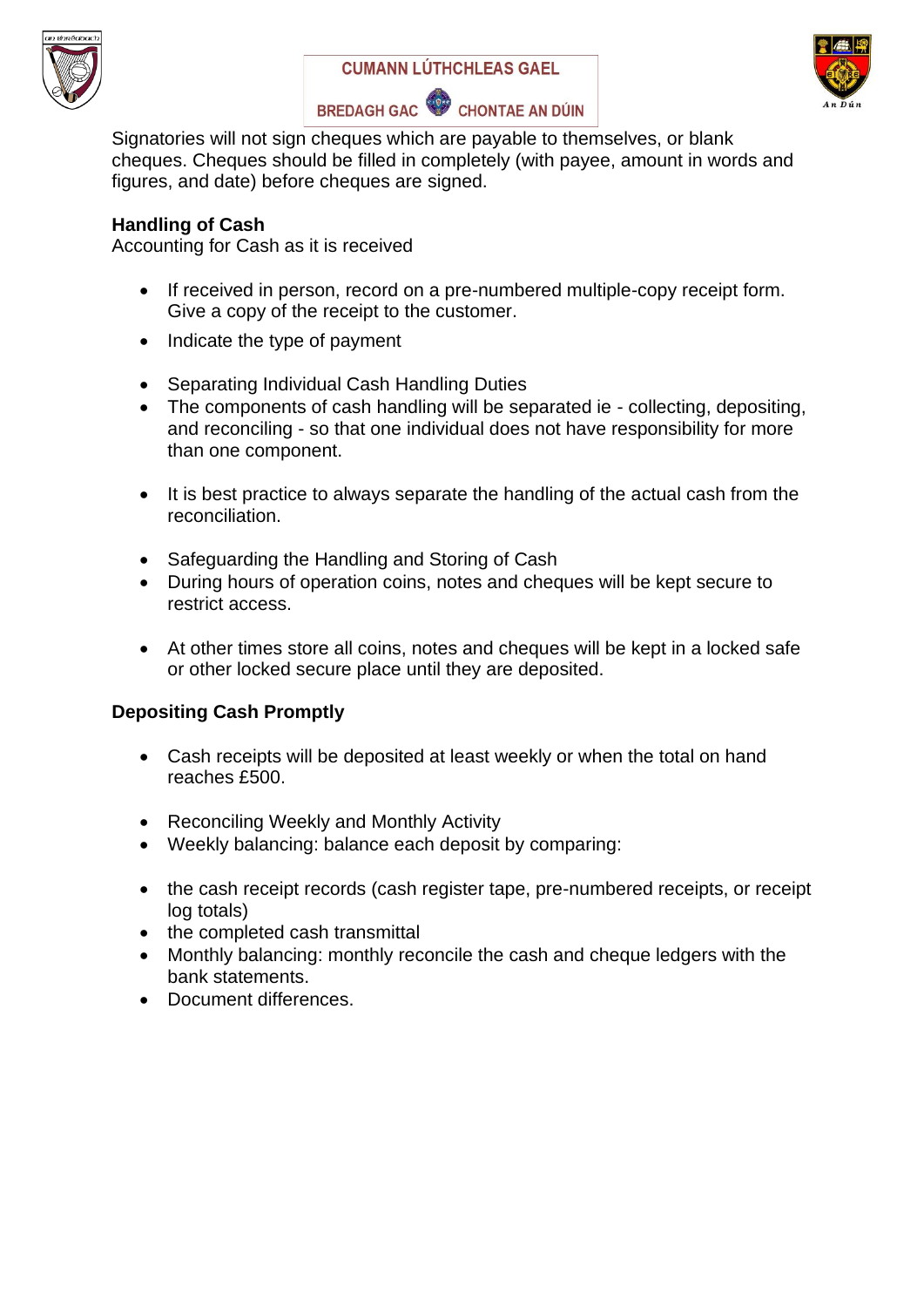





## **Monitoring the Cash Receipts Process**

The Assistant Treasurer, who is not directly involved with the cash receipt process, has responsibility to periodically:

- Review the nature and extent of overages and shortages. Compare actual deposits recorded with expected receipts.
- Review weekly and monthly cash activity reconciliation.
- Compare the mode of payment (coin, notes or cheques) recorded at the time
- the cash was received with the coin, notes and cheque totals on the validated deposit document.
- Evaluate overall internal controls to ensure that reasonable controls exist to safeguard cash, and that they are understand and followed.

## **Books of Account and Records**

Proper accounting records will be kept. The accounts systems is based around computer facilities, using Sage and Excel, but manual/paper records will also be used if appropriate.

At a minimum, the following records will be kept:

- appropriate control accounts (i.e. bank control, VAT control).
- monthly income and expenditure records.

Bank accounts will be reconciled at least monthly, and VAT returns produced on the required quarterly cycle.

Purchase Ledger, other cheque payments and banking sheets will be filed in the appropriate reference order, with any supporting documentation. All cheque stubs etc. will be retained for audit and for statutory purposes thereafter. All fixed assets costing more than £250 (or such other level as may from time to time be agreed by the Executive Committee) will be capitalised in the accounts and recorded in a fixed assets register.

## **Financial Monitoring and Audit**

The Executive Committee will receive appropriate, regular reports of income and expenditure against budget.

Bredagh GAC financial year is from 01 November to 30 October**.** Annual accounts will be submitted for each AGM.